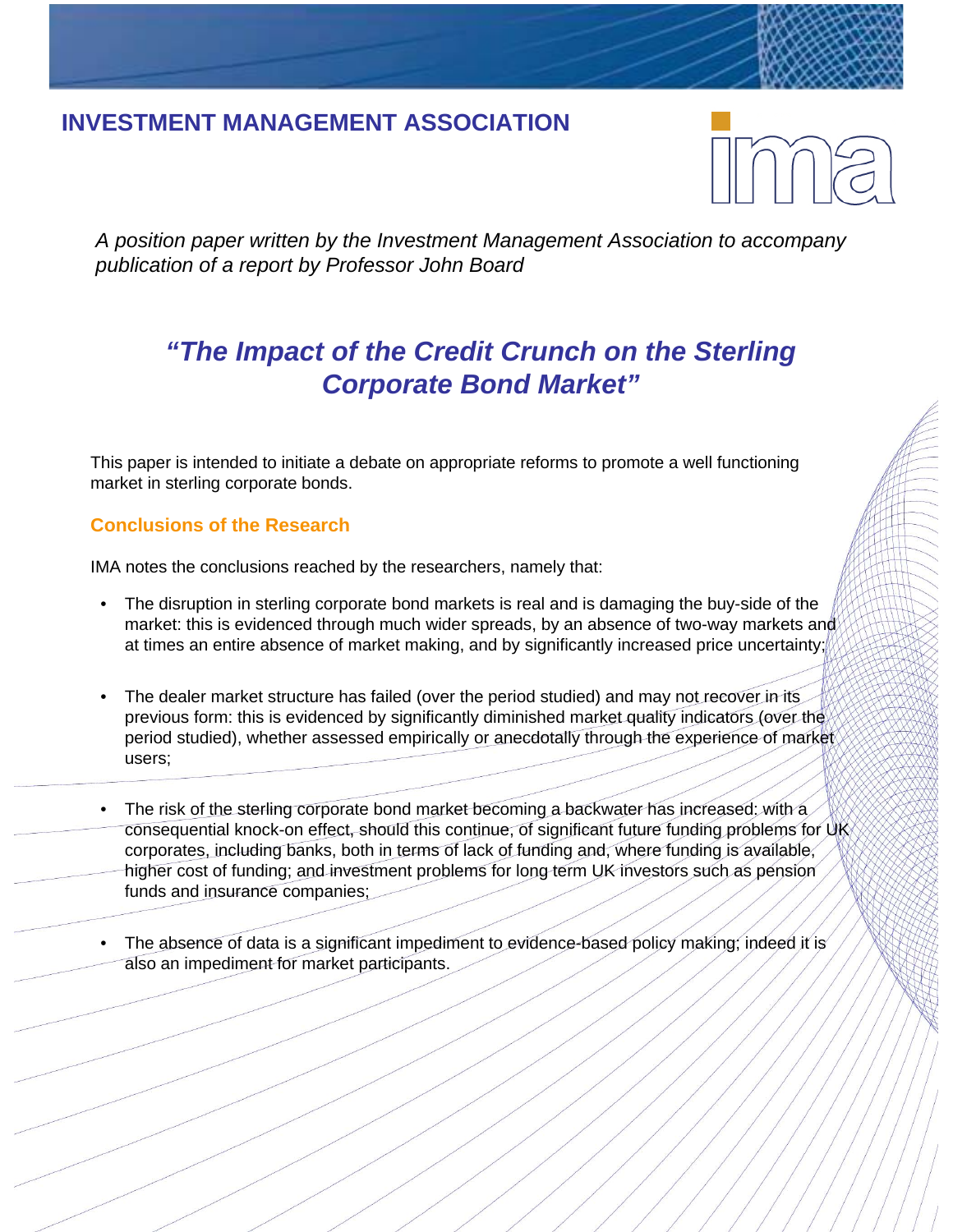### **Importance of a well-functioning Market**

The sterling corporate debt market is an important part of what needs to be re-built if the UK economy is to continue to flourish. There are many strands connecting those who rely on the secondary corporate bond market and each has an equally important claim on the market working well:

- Investment managers rely heavily on the secondary market in corporate bonds to complement investments made through primary issuance. The market provides the "oil" that allows the managers to adjust their portfolios to respond to changes in market conditions and stocks, to inflows and outflows of investment and to mandate and benchmark changes;
- Authorised funds, through their managers, have a particular need to access a ready source of liquidity through the secondary market to respond to investments and disinvestments made by underlying clients on a daily basis, many of them retail investors;
- Many market users, including fund managers and institutional investors, place reliance on secondary market information flows to assist them to value corporate bond holdings;
- The existence of a secondary market in corporate bonds, at least for some period of time after issuance, in turn supports attractive primary issuance. Whilst primary debt issuance is what provides funding to the issuers, it is the secondary market in sterling corporate bonds that services much of the needs of the investors in these assets: it is not therefore possible to separate the two activities and still have a meaningful market model;
- Policymakers have a long term interest in ensuring that businesses can operate without undue disruption to their flow of funding.

It is no easy task to move from one market structure to another. But if the sterling corporate bond market is to survive and to flourish, that is what should happen. The current market structure remains based almost exclusively on a market maker model. What the credit crisis<sup>1</sup> has highlighted is that the real inefficiency in the secondary market was the concentration in one form of trading.

The limited empirical research available for European bond markets<sup>2</sup> (including sterling) did not produce clear cut results. That research noted that the market maker model had certain inherent problems and suggestions were made for improvement. Equally some beneficial competition effects were observed, mostly reflecting competition between dealers. Of course, the near collapse of market maker activity for a considerable period after the credit crisis began meant that dealer competition barely existed for that period

1 For the purposes of this note we date the credit crisis as beginning in the UK from July 2007

 $^2$  *European Corporate Bond Markets: Transparency, Liquidity, Efficiency* Biais, Declercq, Dow, Portes and Von/ Thadden (May 2006); *European Govenment Bond Markets: Transparency, Liquidity, Efficiency* Portes, Dunne, Moore (May 2006); see also Research references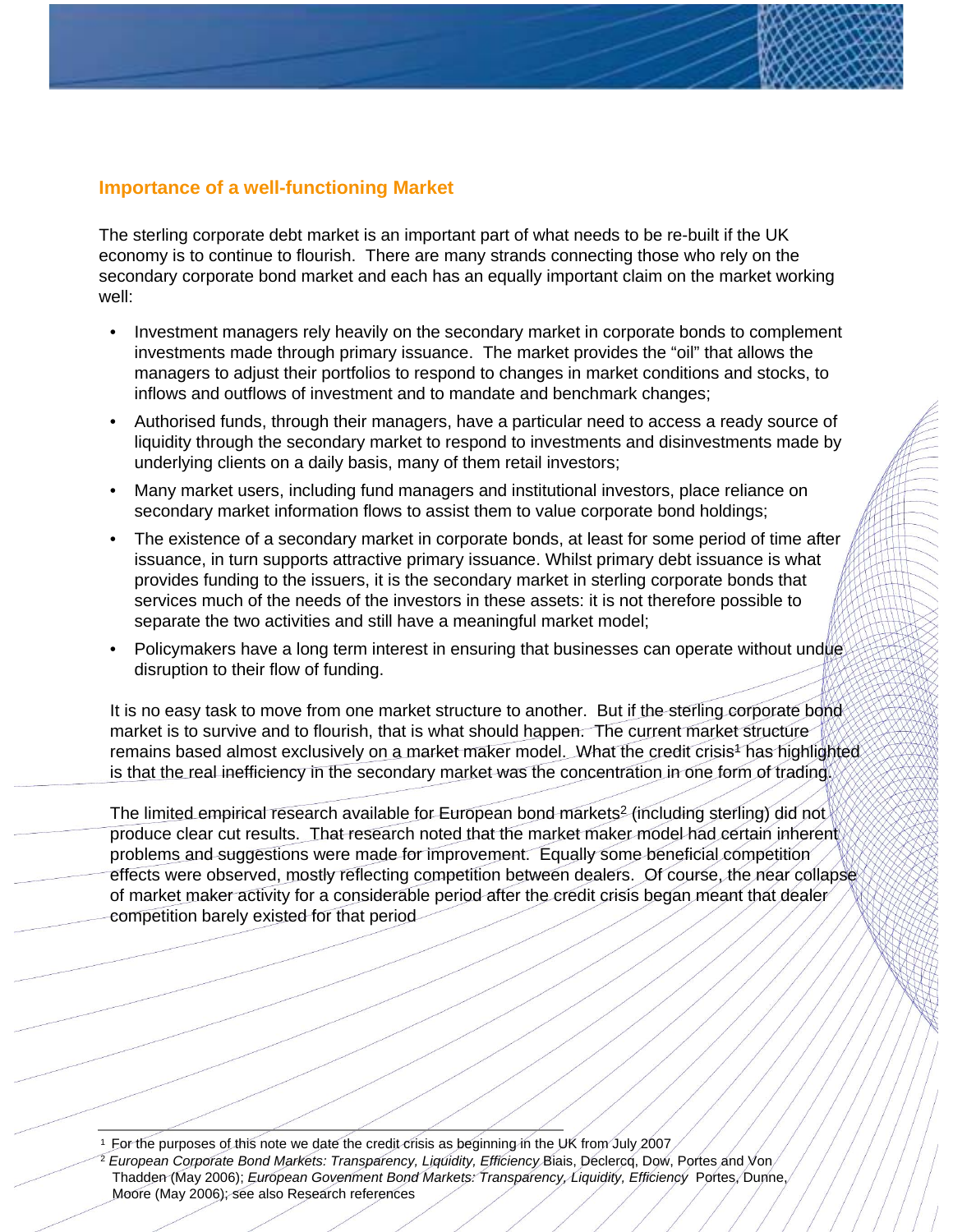Although regulators have for some years toyed with the idea of requiring better pre- and post-trade transparency in the secondary market, this has not been implemented other than in the USA. The outline proposals that were considered within Europe were somewhat insensitive to the limited life of many bonds in the secondary market and to the impact on market behaviour of introducing partial transparency. Moreover there was little supporting analysis of the impact on liquidity, and pricing, of introducing transparency to a market model that was entirely built around market makers putting at risk their own capital. This was perhaps the principal reason for the resistance to change seen across the market in the period running up to the start of the credit crunch.

Radical changes to market structure are not unprecedented. The London Stock Exchange moved from a telephone-based market maker structure to a central, anonymous (and highly transparent), electronic order book in 1996 after significant pressure was brought to bear by the regulator<sup>3</sup>. NYSE Liffe<sup>4</sup> was unable to effect a change from floor trading to electronic order book trading for their main contracts until, in the space of a few weeks in 1998, it lost the long bund contract to an electronic trading book offered by the Eurex exchange. There are other similar examples outside the UK. What is notable is that change usually follows an event of some significance, commonly pressure brought to bear by competition and regulatory authorities or a significant adverse impact on commercial interests. By contrast what is notable about the impact of the credit crisis as regards the sterling corporate bond market is that there has not been clear, directional pressure, either regulatory or commercial, to effect change to trading structures.

#### **Recommendations**

It is in the light of this state of affairs, and with the aim of supporting the tentative signs of recovery in the secondary sterling corporate bond market, that we propose the following actions:

- 1. The Bank of England should consider, in the short term (not more than a year), engaging further in the corporate bond market in two discrete ways.
	- a) Firstly, the Bank should add to its present activity of purchasing gilts and small amounts of high quality corporate bonds under the Asset Purchase Facility (APF) by also actively selling corporate bonds back into the market.
	- b) Secondly the Bank should ensure that its buying and selling activity is accessible by authorised investors rather than requiring, in some instances, that the counterparty also carries out market making functions.Exchanges and MTFs should consider whether there is a further role that they could play in offering anonymised trading systems, supported by both market maker and agency brokers, with a wider choice of third party clearing arrangements (to remove counterparty risk from trade execution). For securities that trade rarely, exchanges, MTFs and firms could consider providing more in the way of "bulletin board" facilities.

<sup>3</sup> Securities and Investments Board: *Equity Market Review* (1995) <sup>4</sup> At the time the London International Financial Futures Exchange